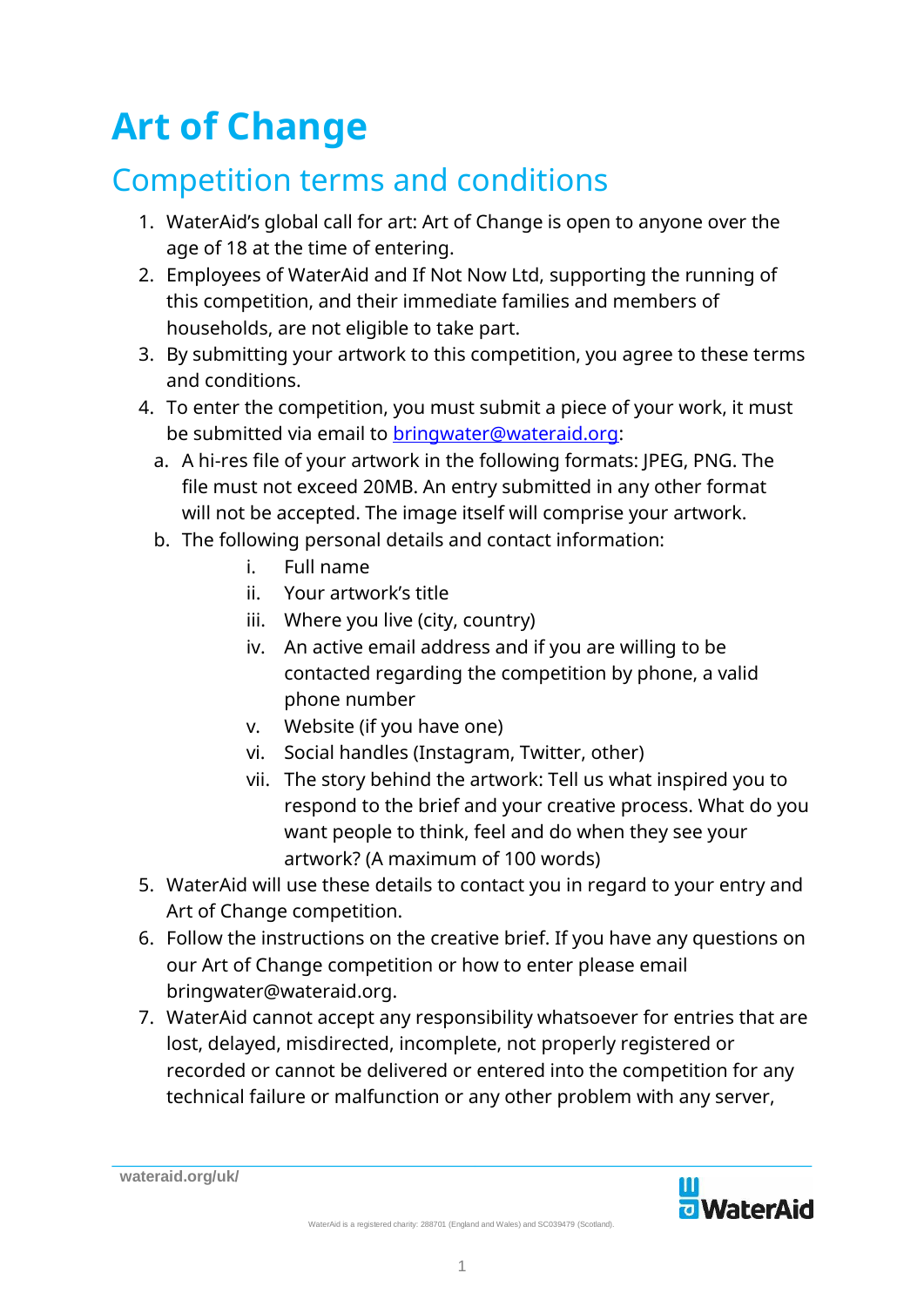Internet access, system or any other reason. Proof of sending the entry is not proof of receipt by WaterAid.

- 8. The competition opens at on Thursday 2 July 2020 and closes at 12noon BST on Monday 27 July 2020. Entries received outside of this time period will not be considered. WaterAid reserves the right to extend the closing date where entries received are not of sufficient quality or do not meet the creative brief.
- 9. By submitting an entry to the competition, you give WaterAid the right to contact you regarding your artwork (your entry) and the right to use your name and town, or city of residence, your accompanying story and your social media handles for the sole purpose of identifying you as the creator of the artwork and/or as the shortlisted entrants and/or winner of the competition.
- 10.Your entry must be your own work, must not be copied, must not contain any third-party materials and/or content that you do not have permission to use, must not infringe the rights of any other party and must not otherwise be obscene, defamatory or in breach of any applicable legislation or regulations. If WaterAid have reason to believe your entry is not your own work or otherwise breaches this paragraph, then WaterAid may, in its absolute discretion, decide not to consider it.
- 11.Your entry must uphold the dignity of people through respectful use of imagery and fair representation.
- 12.During and after the Submission Period, your submission may be showcased to the public on the WaterAid's website and social channels and through our partner's channels, including as a visual exhibition in selected premises.
- 13.All creators retain ownership of their work. However, by submitting it you hereby grant WaterAid and the Judging Panel, a perpetual non-exclusive, worldwide, royalty-free license to publish, broadcast (across all media), sub-license, support our global advocacy work and post the entry online, print or reproduce your entry and display on any other platforms including any yet to be envisaged. This licence will be deemed to include all the necessary rights and permissions to enable such use by WaterAid, and for WaterAid to complete the administration of this competition.
- 14.You can contact WaterAid on 020 7793 4594 or via email at bringwater@wateraid.org to withdraw consent for the use of your artwork until your art is in the public domain as described in clause 12 and/or 13, after which we will be unable to withdraw it.
- 15.Clause 13 however does not guarantee that your work will be used by WaterAid at any point during the campaign.

**wateraid.org/uk/**

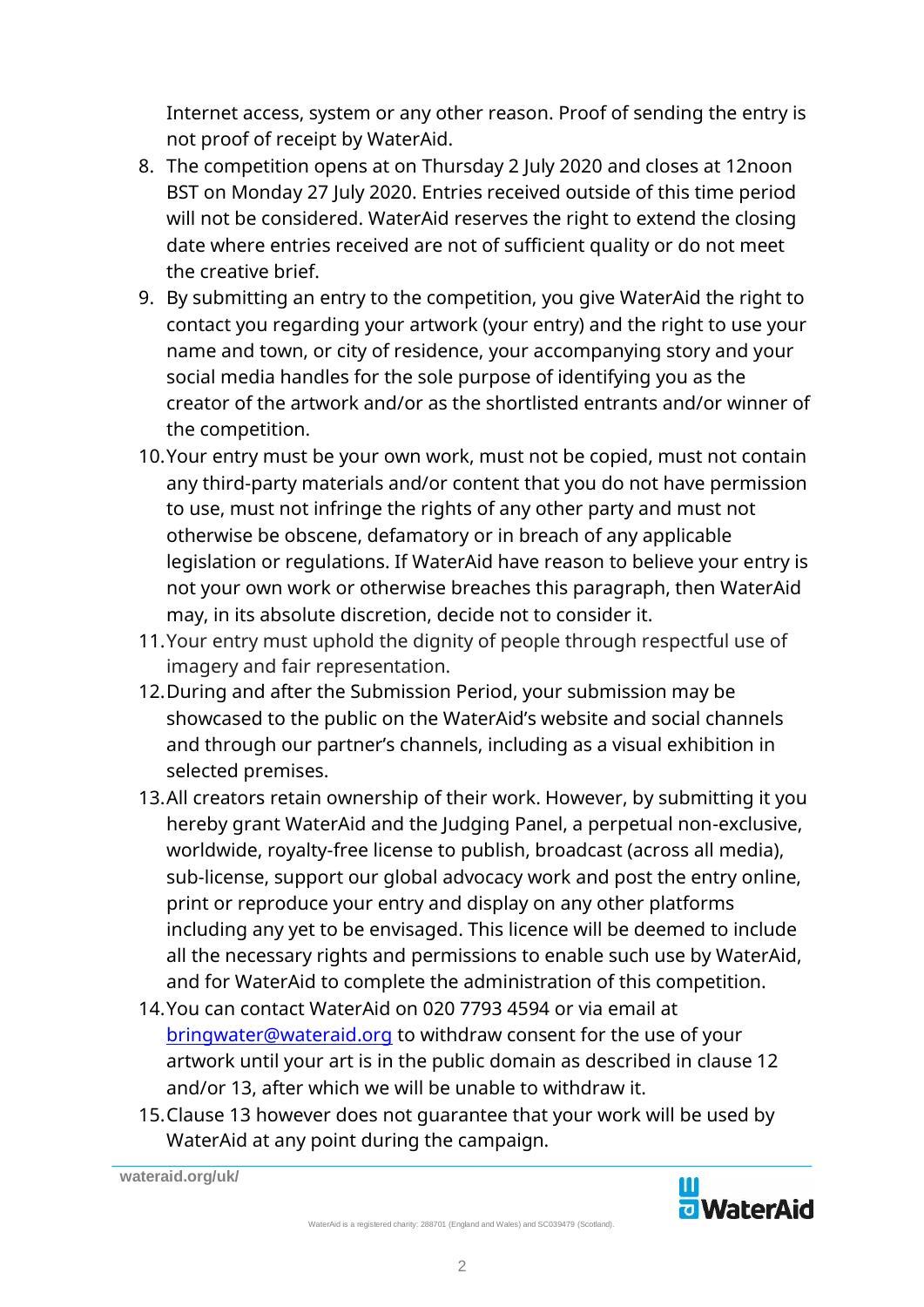- 16.WaterAid will credit the creator where any work is used.
- 17.You are encouraged to share your work on your social channels using #BringWater & #ArtOfChange once you've submitted your artwork.
- 18.There is no purchase is necessary to enter or be selected.

#### **Selecting the shortlist**

- 19.A panel including representatives from WaterAid and If Not Now Ltd, will review all entries and create a longlist of maximum 30 entries.
- 20.A celebrity judging panel will then assess the longlist and create a shortlist of 12 entries to be taken forward to the public vote.
- 21.The shortlist of entries will be hosted on an online voting platform between 11 August 2020 and 10 October 2020.
- 22.The decision of the internal panel and judging panel is final.

### **The public vote and prize**

- 23.The selected shortlist will be published online and the general public will be invited to vote on their favourite.
- 24.The voting will open on Tuesday 11 August 2020 and will close at 23:59 on Saturday 10 October 2020.
- 25.The winner must be available to be contacted after the closing date. Reasonable effort will be made to contact the winner by WaterAid. However, if the artist is unavailable, WaterAid reserves the right to transfer the prize to another artist shortlisted.
- 26.The winning piece of artwork will be used by WaterAid to support our global advocacy and may be used in a political hand in of support.
- 27.The winner will be awarded:
	- i. a virtual, hour-long mentoring session with Aida Muluneh and WaterAid will contact the winner to arrange this following the announcement. This session will be arranged at convenient time for the winner and for Aida, and will need to take place within 6 months of the voting closing; and
	- ii. A cash prize of €2,000 (two thousand euros) donated by a benefactor of the competition, which will be paid by electronic transfer after the winner has been announced (winner to be announced on 15 October 2020). WaterAid will need the winner's bank details and may need permission to pass these details on to the third party

**wateraid.org/uk/**

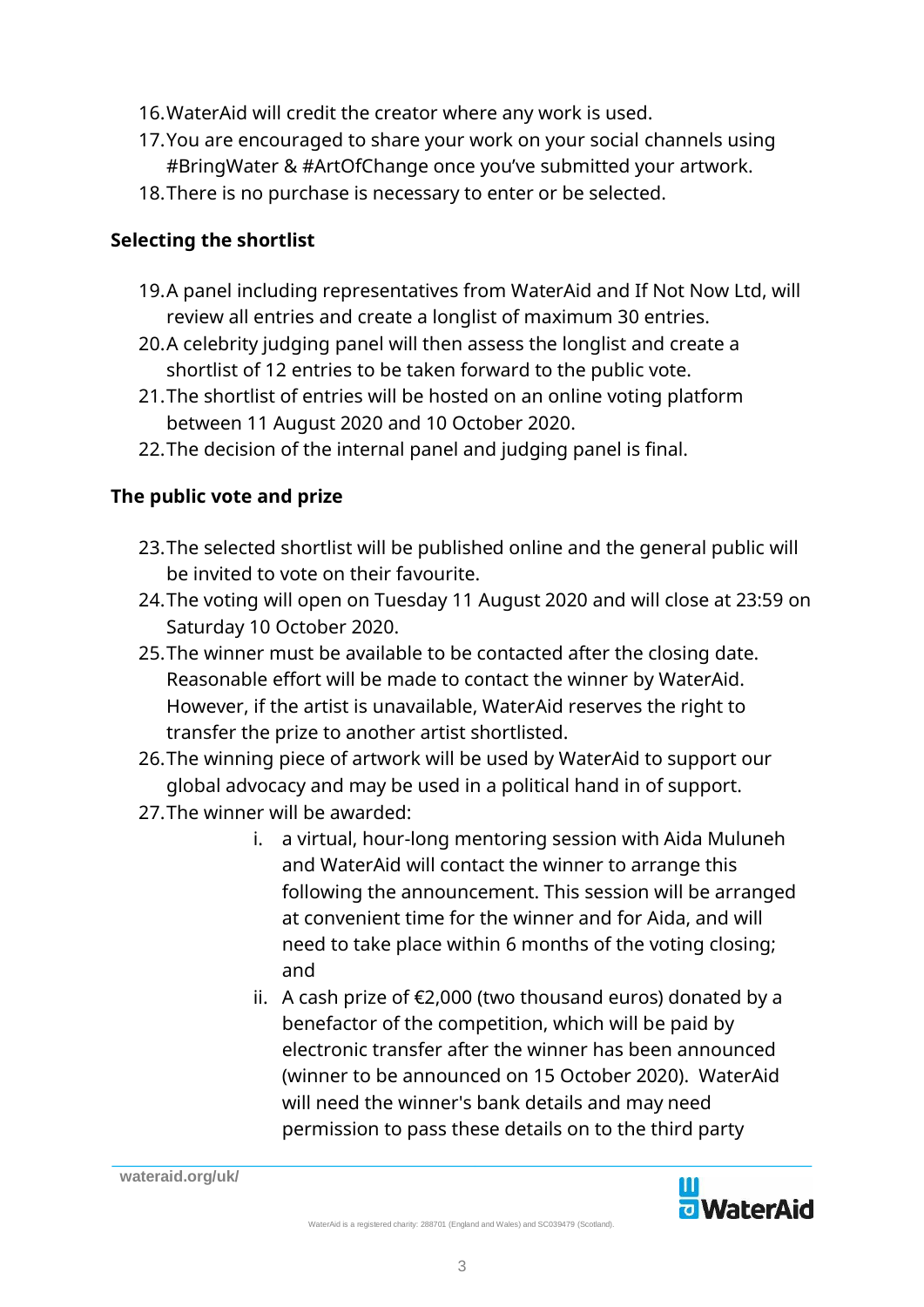(anonymous donor) for payment. Payment of the prize money will be made within 30 days of the winner being announced.

28.The prize of a mentoring session with Aida Muluneh is non-transferable. WaterAid reserves the right to substitute this prize for a prize of equivalent or greater value, if this is necessary for reasons beyond WaterAid's reasonable control.

#### Some general rules

- 29.The Competition is organised by WaterAid (Charity no 288701), a charitable company limited by guarantee with company number 01787329 whose registered office is at WaterAid, 6th Floor, 20 Canada Square, London E14 5NN, (**WaterAid**). Any complaints regarding the Competition should be sent to this address.
- 30.WaterAid accepts no responsibility if you ignore these terms and conditions and you agree to indemnify WaterAid against any claim by any third party arising from any breach by you of these terms and conditions
- 31.WaterAid accepts no responsibility for any damage, loss, liabilities, injury or disappointment incurred or suffered by you as a result of entering the Competition or accepting any prize. WaterAid further disclaims liability for any injury or damage to you or any other person's computer relating to or resulting from participation in or downloading any materials in connection with the Competition. Nothing in these Terms and Conditions shall exclude the liability of WaterAid for fraud or fraudulent misrepresentation, or for death or personal injury resulting from its negligence.
- 32.WaterAid reserves the right at any time, and from time to time, to modify or discontinue this Competition and its Terms and Conditions, temporarily or permanently, with or without prior notice (including, without limitation, in the case of anticipated, suspected or actual fraud). The decision of WaterAid in all matters under its control is final and binding.
- 33.WaterAid shall not be liable for any failure to comply with its obligations where the failure is caused by something outside its reasonable control. Such circumstances shall include, but not be limited to, weather conditions, fire, flood, hurricane, strike, industrial dispute, war, hostilities, political unrest, riots, civil commotion, inevitable accidents, supervening legislation or any other circumstances amounting to force majeure.

**wateraid.org/uk/**